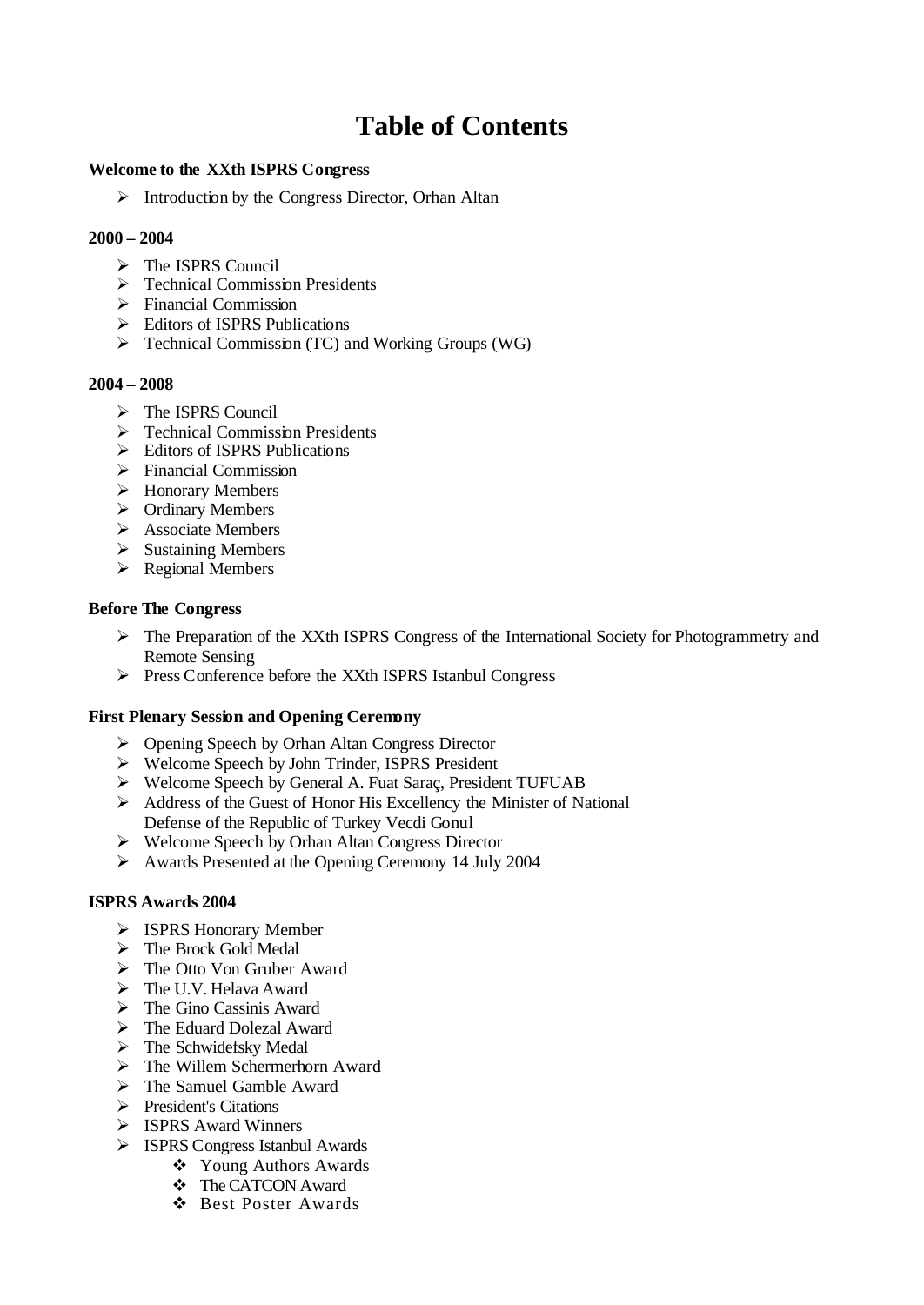- v Youth Forum Best Papers Awards
- v Youth Forum Best Poster Awards

## **Congress Dinner**

- $\blacktriangleright$  Gala Dinner on 22 July 2004
- $\triangleright$  Speech by Chen Jun, 2008 Beijing Congress Director
- ÿ Speech by Ammatzia Peled, President of Technical Commission VIII

#### **Obituaries**

- $\triangleright$  Zarko Jaksic
- $\triangleright$  Gerald Clement Brock
- $\triangleright$  Teodor Joseph Blachut
- $\triangleright$  Gilbert Louis Hobrough
- $\triangleright$  Wang Zhizhuo
- ▶ Mohamed Mossad Allam
- $\triangleright$  Paul Wolf

## **General Assemblies**

- > Ordinary Member Delegates and Advisers to ISPRS General Assembly
- ÿ Delegates and Advisers (Non-Voting) to ISPRS General Assembly
- ▶ Agenda of ISPRS General Assemblies
- $\triangleright$  Decisions of the General Assembly
- ÿ Minutes of ISPRS General Assemblies
- ÿ Report of ISPRS President John Trinder to the General Assembly for the term 2000-2004
- ÿ Report of ISPRS Secretary General Ian Dowman to the General Assembly for the term 2000-2004
- ÿ Report of ISPRS Treasurer Ammatzia Peled to the General Assembly for the term 2000-2004
- ÿ Report of ISPRS Financial Commission Chair Heinz Ruether to the General Assembly for the term 2000-2004
- $\triangleright$  Report on Inter-Organizational Relations presented by Secretary General Ian Dowman
- ÿ Report on ISPRS Journal of Photogrammetry for the term 2000-2004, Emmanuel Baltsavias
- ÿ Report from Highlights Editor in Chief and Publisher, Lucas Janssen, Johan Boesjes
- ÿ Report of ISPRS Webmaster, Fabio Remondino
- $\triangleright$  Report of ICORSE (International Committee on Remote Sensing of Environment)
- $\triangleright$  Report of ISAC (International Scientific Advisory Committee) by Chair Armin Gruen
- ▶ Report of ISPRS Book Series Editor, Maxim Shoshani

#### **Scientific Programme**

- ÿ Overall Programme
- $\triangleright$  Tutorials and Workshop
- $\triangleright$  Final Session Programme
- ÿ Reports of Technical Commissions Presidents
	- v Technical Commission I
	- v Technical Commission II
	- v Technical Commission III
	- v Technical Commission IV
	- v Technical Commission V
	- v Technical Commission VI
	- v Technical Commission VII
- $\triangleright$  Youth Forum and Youth Camp

# **The ISPRS Foundation**

# **Exhibition**

> ISPRS Daily'